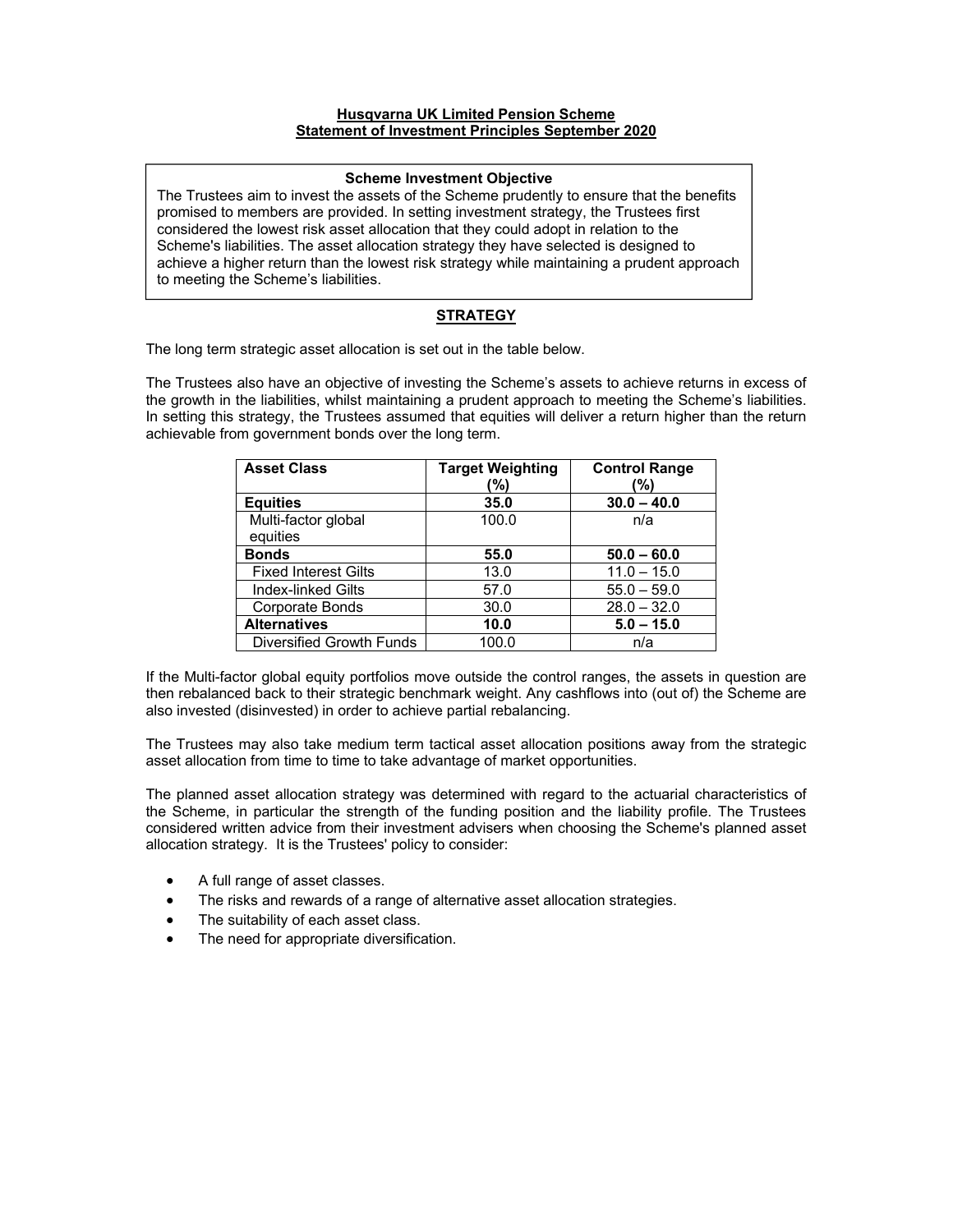# **RISK MEASUREMENT AND MANAGEMENT**

The Trustees recognise that the key risk to the Scheme is that it has insufficient assets to make provisions for 100% of its liabilities ("funding risk"). The Trustees have identified a number of risks which have the potential to cause a deterioration in the Scheme's funding level and therefore contribute to funding risk. These are as follows:

- The risk of a significant difference in the sensitivity of asset and liability values to changes in financial and demographic factors ("mismatching risk"). The Trustees and its advisers considered this mismatching risk when setting the investment strategy.
- The risk of a shortfall of liquid assets relative to the Scheme's immediate liabilities ("cash flow risk"). The Trustees and their advisers will manage the Scheme's cash flows taking into account the timing of future payments in order to minimise the probability that this occurs.
- The failure by the fund managers to achieve the rate of investment return assumed by the Trustees ("manager risk"). This risk is considered by the Trustees and its advisers both upon the initial appointment of the fund managers and on an ongoing basis thereafter.
- The failure to spread investment risk ("risk of lack of diversification"). The Trustees and their advisers considered this risk when setting the Scheme's investment strategy.
- The possibility of failure of the Scheme's sponsoring employer ("covenant risk"). The Trustees and their advisers considered this risk when setting the investment strategy and consulted with the sponsoring employer as to the suitability of the proposed strategy.
- The risk of fraud, poor advice or acts of negligence ("operational risk"). The Trustees have sought to minimise such risk by ensuring that all advisers and third party service providers are suitably qualified and experienced and that suitable compensation clauses are included in all contracts for professional services received.
- The risk of the extent to which ESG factors are not appropriately reflected in asset prices and/or not considered in investment decision making processes leading to underperformance relative to targets.

Due to the complex and interrelated nature of these risks, the Trustees consider these risks in a qualitative rather than quantitative manner as part of each formal strategy review (normally triennially). However, some aspects of these risks were modelled explicitly in setting the current investment strategy. In addition, risk is measured in terms of the performance of the assets compared to the liabilities on a regular basis, usually quarterly.

The Trustees receive quarterly advice relating to:

- Performance versus the Scheme's investment objective.
- Performance of the fund manager(s) versus targets.
- Any significant issues with the fund manager(s) that may impact their ability to meet the performance targets set by the Trustees.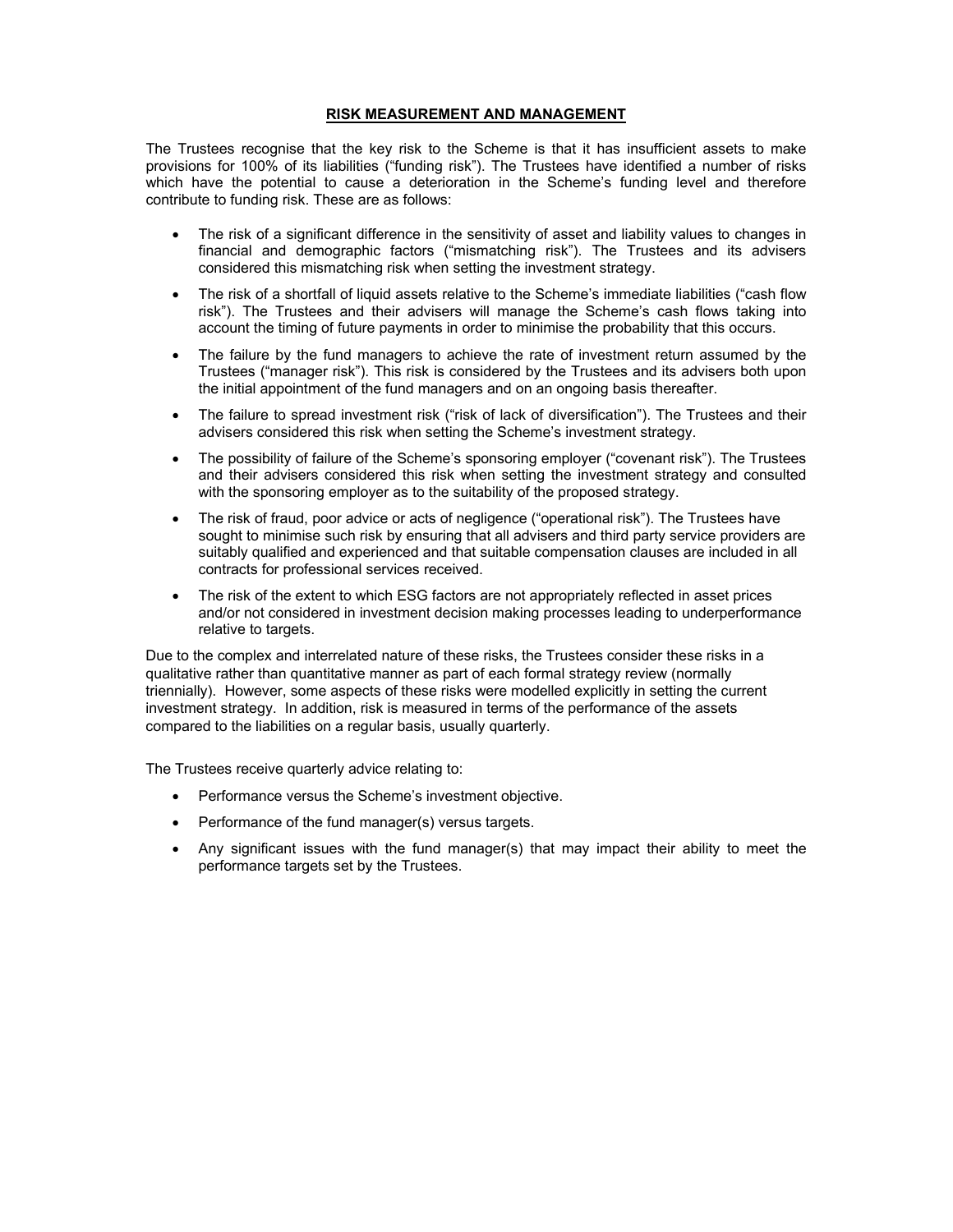### **GOVERNANCE**

The Trustees of the Scheme are responsible for the investment of the Scheme's assets. The Trustees take some decisions themselves and delegate others. When deciding which decisions to take themselves and which to delegate, the Trustees have taken into account whether they have the appropriate training and expert advice in order to take an informed decision. The Trustees have established the following decision making structure:

### **Trustees**

- Set structures and processes for carrying out their role
- Select and monitor planned asset allocation strategy
- Make ongoing decisions relevant to the operational principles of the Scheme's investment strategy
- Selection and monitoring of investment advisers and fund managers
- Select and monitor direct investments (see below)

#### **Investment Adviser**

- Advise on all aspects of the investment of the Scheme's assets, including implementation
- Advise on this statement
- Provide required training

### **Fund Managers**

- Operate within the terms of this statement and their written contracts
- Select individual investments with regard to their suitability and diversification

### **DIRECT INVESTMENTS**

The Pensions Act 1995 distinguishes between investments where the management is delegated to a fund manager with a written contract and those where a product is purchased directly, e.g. the purchase of an insurance policy or units in a pooled vehicle. The latter are known as **direct investments.**

The Trustees' policy is to review their direct investments and to obtain written advice about them at regular intervals. When deciding whether or not to make any new direct investments the Trustees will obtain written advice and consider whether future decisions about those investments should be delegated to the fund manager(s).

The written advice will consider the issues set out in the Occupational Pension Schemes (Investment) Regulations 2005 and the principles contained in this statement. The regulations require all investments to be considered by the Trustees (or, to the extent delegated, by the fund managers) against the following criteria:

- The best interests of the members and beneficiaries
- Security
- Quality
- Liquidity
- Profitability
- Nature and duration of liabilities
- Tradability on regulated markets
- Diversification
- Use of derivatives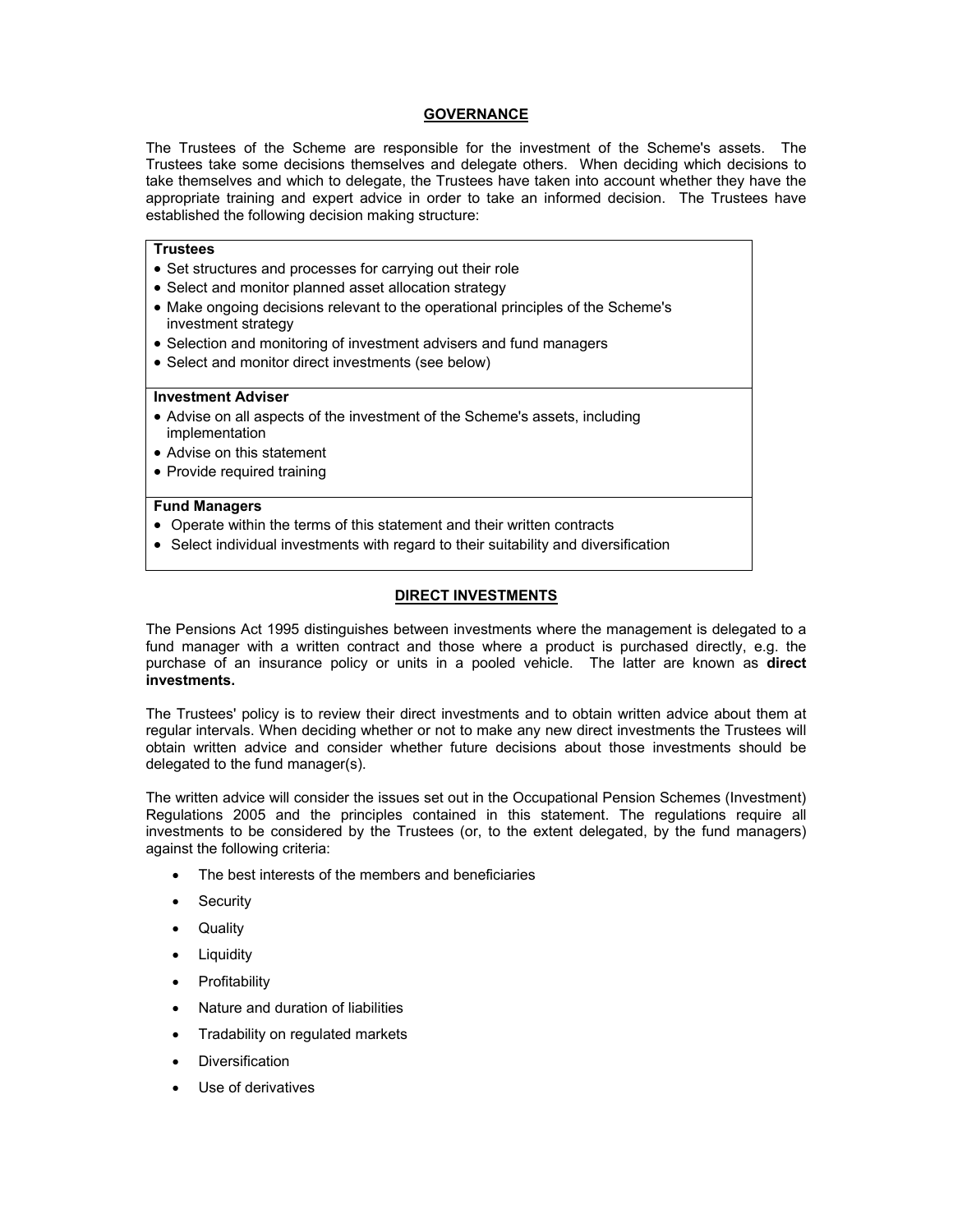#### **IMPLEMENTATION**

Aon Solutions UK Limited ("Aon") has been selected as investment adviser to the Trustees. Aon operates under an agreement to provide a full service designed to ensure that the Trustees are fully briefed both to take the decisions they take themselves and to monitor those they delegate. Aon is paid on a time cost basis for all the work it undertakes for the Scheme although fixed fees may be negotiated by the Trustees for certain projects

The fund manager structure and investment objectives for each fund manager ("mandates") are shown below.

| <b>Asset Class</b>     | <b>Fund Manager</b>                                                                                                                                   |
|------------------------|-------------------------------------------------------------------------------------------------------------------------------------------------------|
|                        |                                                                                                                                                       |
| <b>Equities</b>        | Legal & General Investment Management<br>To perform in line with the SciBeta Developed High-Factor Intensity<br>Multi-Beta Max. Deconcentration Index |
| <b>Corporate bonds</b> | <b>Legal &amp; General Investment Management</b>                                                                                                      |
|                        | To perform in line with the iBoxx Sterling Non Gilts ex BBB 15 Yr+                                                                                    |
|                        | index                                                                                                                                                 |
| Government             | Legal & General Investment Management                                                                                                                 |
| bonds                  | To maintain a smooth match of the Scheme's liability profile and to                                                                                   |
|                        | hedge a portion of Scheme's interest rate and inflation risk                                                                                          |
| <b>Diversified</b>     | <b>Insight Investment Management</b>                                                                                                                  |
| <b>Growth Funds</b>    | To outperform Sterling 3-month LIBID by 3-5% per annum net of all                                                                                     |
|                        | fees                                                                                                                                                  |

Legal & General Investment Management operates a portfolio of holdings in passively managed pooled funds for the Scheme, and the Trustees have a policy of assurance rather than segregated assets.

Insight Investment Management operates a diverse portfolio of assets within a pooled fund structure for the Scheme.

The Trustees have delegated all day-to-day decisions about the investments that fall within the mandate to the fund managers, Legal & General Investment Management and Insight Investment Management. These duties include

- Realisation of investments
- Taking into account socially responsible factors
- Voting and corporate governance in relation to the financial potential of the Scheme's assets

The Trustees expect the fund manager to manage the assets delegated to them under the terms of the contract and to give effect to the principles in this statement so far as is reasonably practical.

Each of the managers is remunerated on an ad valorem fee basis.

In addition, fund managers pay commissions to third parties on many trades they undertake in the management of the assets. The Trustees receive regular statements from the investment adviser setting out all the costs of the investment of the Scheme. They use this statement to ensure that the costs incurred are commensurate with the goods and services received.

Appropriate arrangements are in place for independent custody of investments managed by the managers. The custodians provide safekeeping for all the Scheme's assets and perform the administrative duties attached, such as the collection of interest and dividends and dealing with corporate actions.

The Trustees will review this SIP at least every three years and following any significant change in the investment policy. The Trustees will take investment advice and consult with the Sponsoring Employer over any changes to the SIP.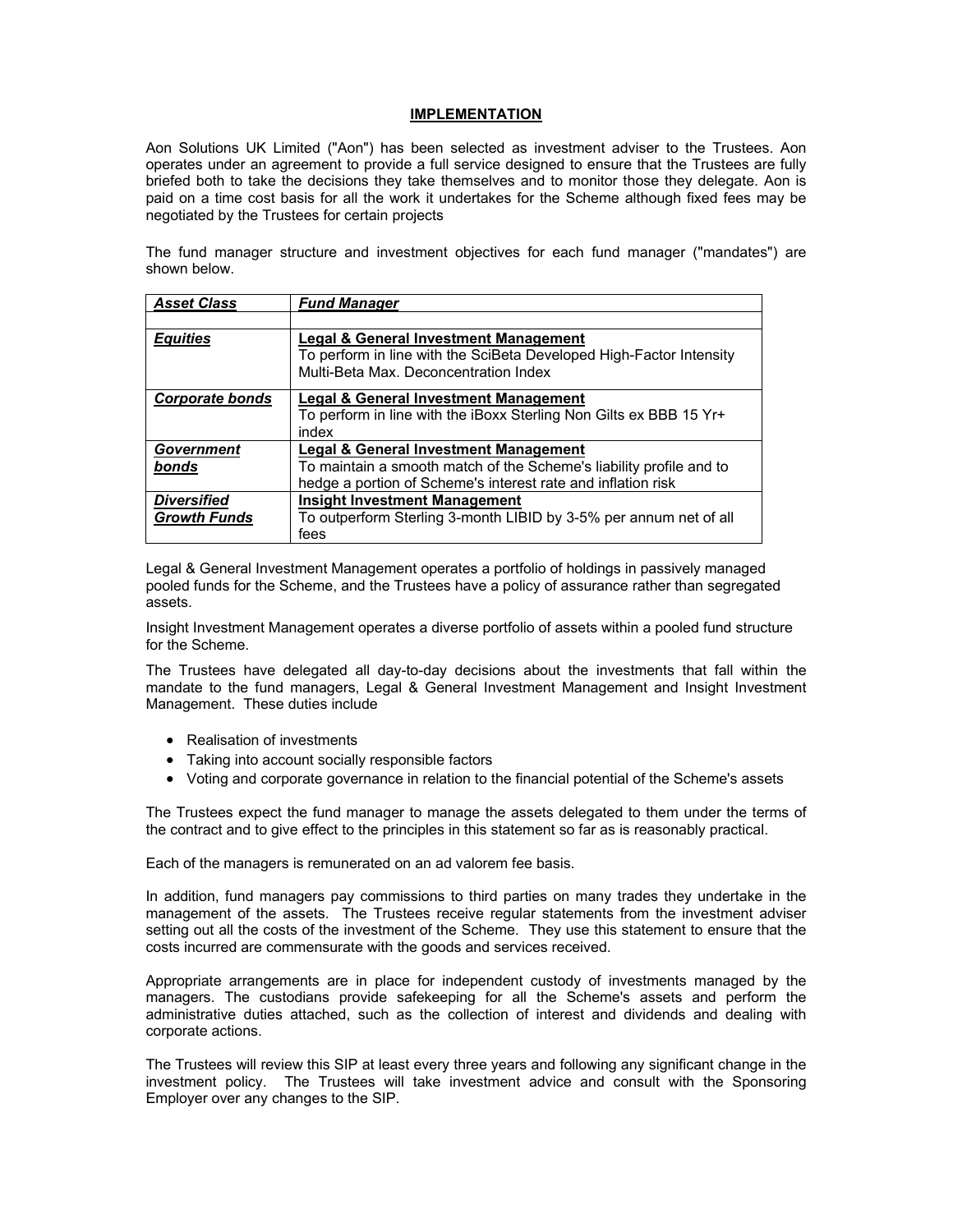### **MONITORING ARRANGEMENTS WITH ASSET MANAGERS**

The Trustee monitors the Plan's investments to consider the extent to which the investment strategy and decisions of the asset managers are aligned with the Trustee's policies. This includes monitoring the extent to which asset managers:

- make decisions based on assessments about medium- to long-term financial performance of an issuer of debt or equity; and
- engage with issuers of debt or equity in order to improve their performance in the medium- to long-term.

The Trustee is supported in this monitoring activity by its investment consultant.

The Trustee receives at least quarterly reports and verbal updates from the investment consultant on various items including the investment strategy, performance, and longer-term positioning of the portfolio. The Trustee focuses on longer-term performance when considering the ongoing suitability of the investment strategy in relation to the Plan's objectives, and assesses the asset managers over 3 year periods.

The Trustee also receives annual stewardship reports on the monitoring and engagement activities carried out by its asset managers, which supports the Trustee in determining the extent to which the Plan's engagement policy has been followed throughout the year.

The Trustee shares the policies, as set out in this SIP, with the Plan's asset managers, and requests that the asset managers review and confirm whether their approach is in alignment with the Trustee's policies.

Before appointment of a new asset manager, the Trustee reviews the governing documentation associated with the investment and will consider the extent to which it aligns with the Trustee's policies. Where possible, the Trustee will seek to amend that documentation so that there is more alignment. Where it is not possible to make changes to the governing documentation, for example if the Plan invests in a collective vehicle, then the Trustee will express its expectations to the asset managers by other means (such as through a side letter, in writing, or verbally at Trustee meetings).

The Trustee believes that having appropriate governing documentation, setting clear expectations to the asset managers by other means (where necessary), and regular monitoring of asset managers' performance and investment strategy, is in most cases sufficient to incentivise the asset managers to make decisions that align with the Trustee's policies and are based on assessments of medium- and long-term financial and non-financial performance.

Where asset managers are considered to make decisions that are not in line with the Trustee's policies, expectations, or the other considerations set out above, the Trustee will typically first engage with the manager but could ultimately replace the asset manager where this is deemed necessary.

There is typically no set duration for arrangements with asset managers, although the continued appointment for all asset managers will be reviewed periodically, and at least every three years. For certain closed ended vehicles, the duration may be defined by the nature of the underlying investments.

The trustees do not regularly monitor asset managers against non-financial criteria of the investments made on their behalf.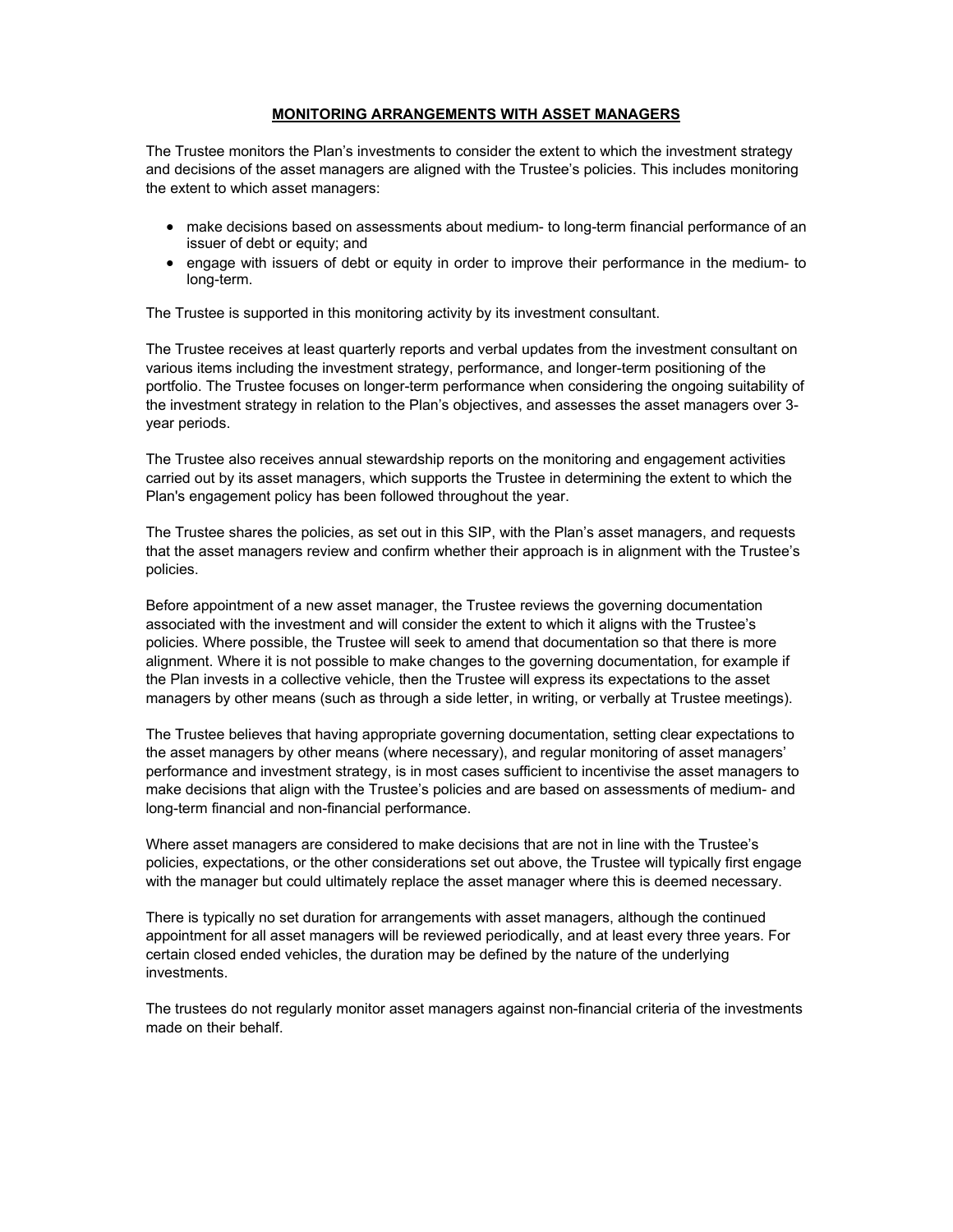### **RESPONSIBLE INVESTMENT (INCLUDING ENVIRONMENTAL, SOCIAL AND GOVERNANCE "ESG" CONSIDERATIONS)**

In setting the Scheme's investment strategy, the Trustees' primary concern is to act in the best financial interests of the Scheme and its beneficiaries, seeking the best return that is consistent with a prudent and appropriate level of risk. This includes the risk that environmental, social and governance factors including climate change negatively impact the value of investments held if not understood and evaluated properly. The Trustees consider this risk by taking advice from their investment adviser when setting the Scheme's asset allocation, when selecting managers and when monitoring their performance.

To this end, the Trustee invests in the LGIM Multi-Factor Global Equity solution. This product tracks an index which incorporates an overlay to reduce the extent to which it is exposed to environmental, social and governance risks. This includes a low-carbon tilt and the exclusion of thermal-coal companies which are not aligned with the two-degree target set by the Intergovernmental Panel on Climate Change. The index also excludes companies which are deemed to be in breach of the UN Global Compact in order to better align the index with socially responsible policies. These changes are done in a way so as to reduce risk, whilst continuing to seek the best return for the Scheme's members.

### **Stewardship – Voting and Engagement**

The Trustee recognises the importance of its role as a steward of capital and the need to ensure the highest standards of governance and promotion of corporate responsibility in the underlying companies and assets in which the Plan invests, as ultimately this creates long-term financial value for the Plan and its beneficiaries.

As part of their delegated responsibilities, the Trustees expect the Scheme's investment managers to**:** 

- Where appropriate, engage with investee companies with the aim to protect and enhance the value of assets; and
- exercise the Trustees' voting rights in relation to the Scheme's assets.

The Trustee regularly reviews the suitability of the Plan's appointed asset managers and takes advice from its investment consultant with regard to any changes. This advice includes consideration of broader stewardship matters and the exercise of voting rights by the appointed managers. If an incumbent manager is found to be falling short of the standards the Trustee has set out in its policy, the Trustee undertakes to engage with the manager and seek a more sustainable position but may look to replace the manager.

The Trustee reviews the stewardship activities of its asset managers on an annual basis, covering both engagement and voting actions. The Trustee will review the alignment of the Trustee's policies to those of the Plan's asset managers and ensure its managers, or other third parties, use their influence as major institutional investors to carry out the Trustee's rights and duties as a responsible shareholder and asset owner. This will include voting, along with – where relevant and appropriate – engaging with underlying investee companies and assets to promote good corporate governance, accountability, and positive change.

The Trustee will engage with its investment managers as necessary for more information, to ensure that robust active ownership behaviours, reflective of their active ownership policies, are being actioned. This will take the form of annual reporting which will be made available to Plan members.

It is the expectation of the Trustee that the Plan's asset managers will actively monitor environmental, social and governance risks within the investment, providing transparency on engagement and voting actions with respect to mitigating these risks as appropriate.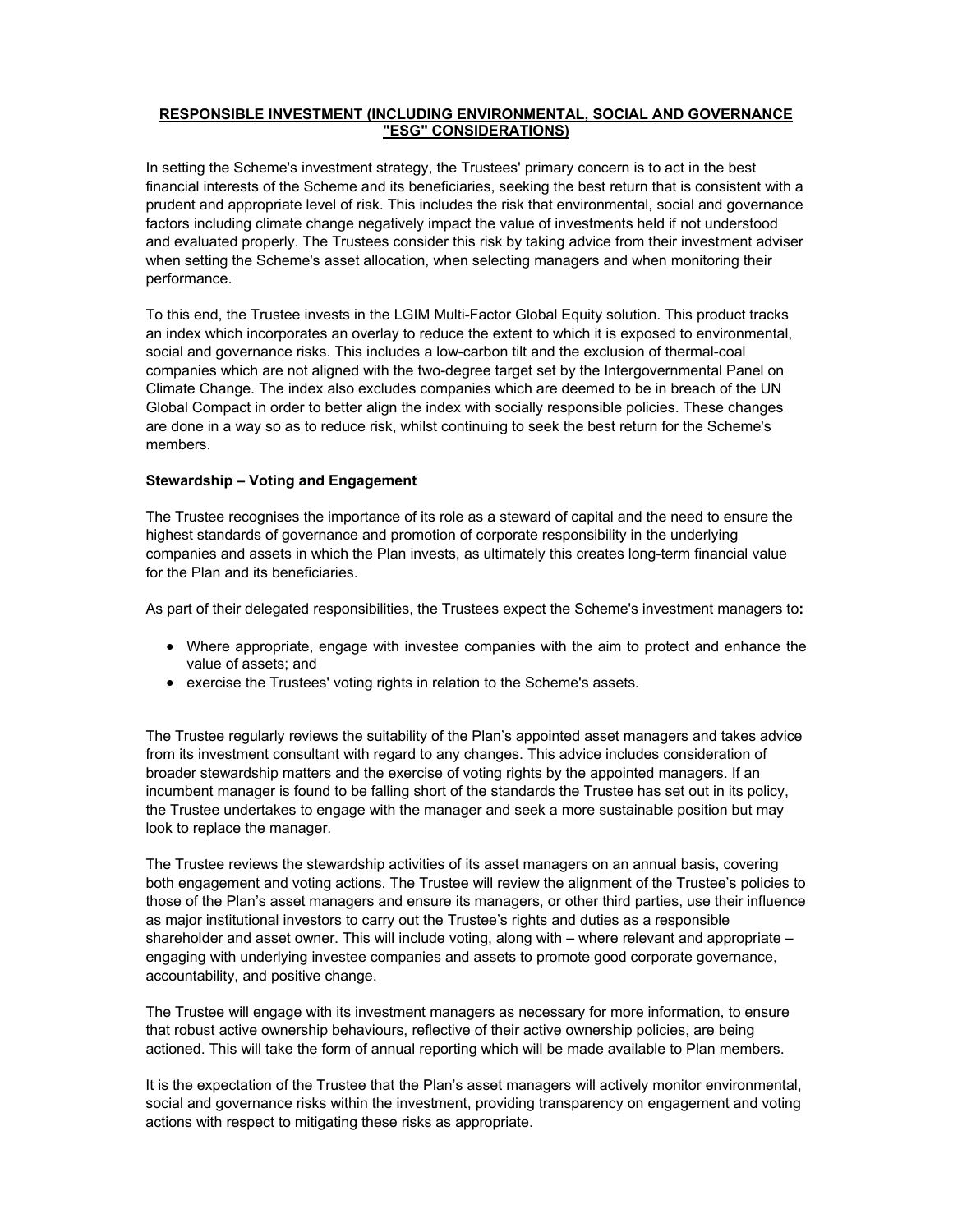The transparency offered for engagements should include objectives and relevance to the Plan, method of engagement, progress and perspectives around shortcomings, outcomes to date, escalation points and procedures as necessary. The transparency for voting should include voting actions and rationale with relevance to the Plan, in particular, where: votes were cast against management; votes against management generally were significant and/or votes were abstained.

Where voting is concerned, the Trustee expects its asset managers to recall stock lending as necessary, in order to carry out voting actions.

From time to time, the Trustee will consider the methods by which, and the circumstances under which, they would monitor and engage with an issuer of debt or equity, an asset manager or another holder of debt or equity, and other stakeholders. The Trustee may engage on matters concerning an issuer of debt or equity, including their performance, strategy, risks, social and environmental impact and corporate governance, the capital structure, and management of actual or potential conflicts of interest.

# **Members' Views and Non-Financial Factors**

-

In setting and implementing the Scheme's investment strategy the Trustees do not explicitly take into account the views of Scheme members and beneficiaries in relation to ethical considerations, social and environmental impact, or present and future quality of life matters (defined as "non-financial factors"1).

<sup>1</sup> The Pension Protection Fund (Pensionable Service) and Occupational Pension Schemes (Investment and Disclosure) (Amendment and Modification) Regulations 2018